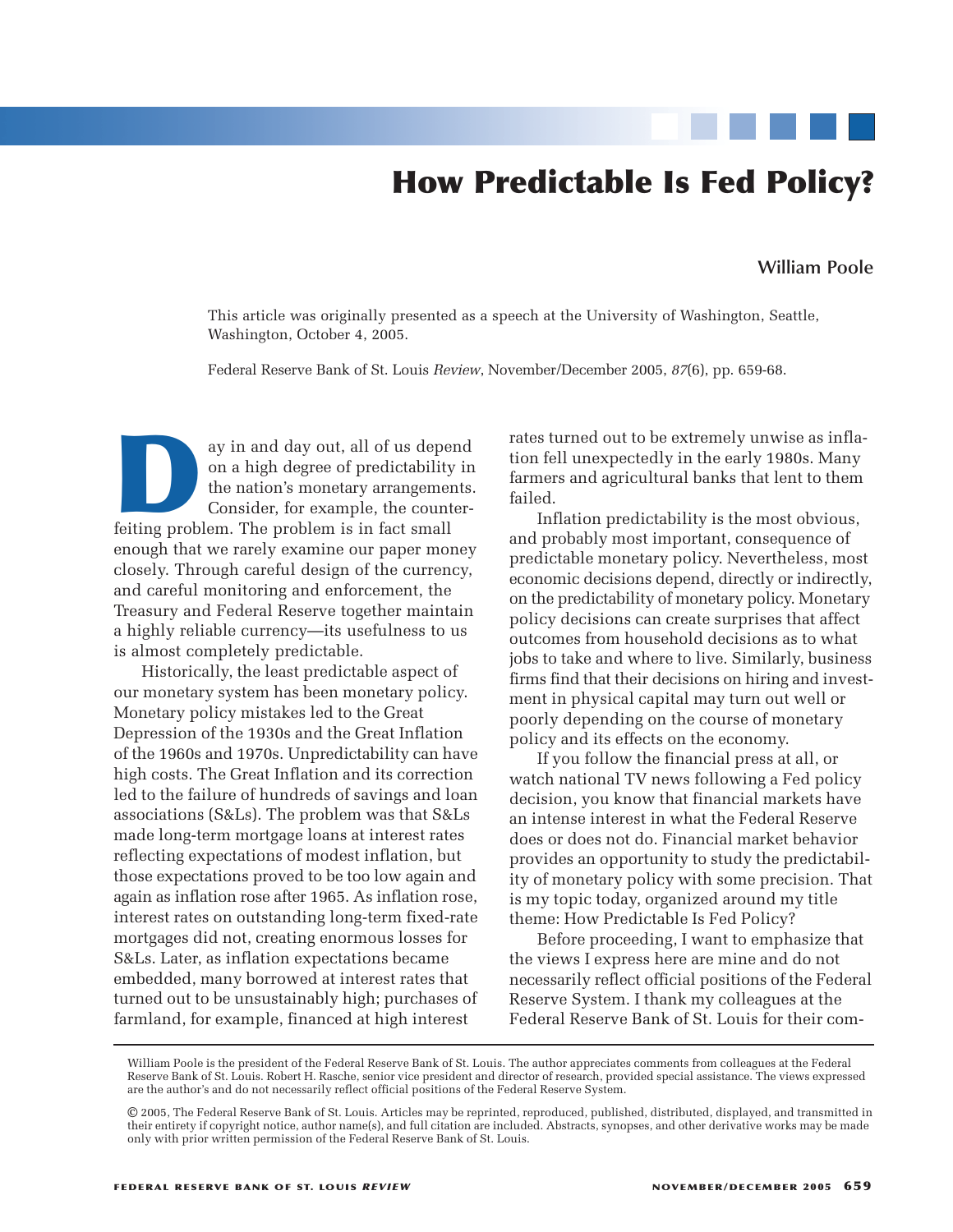#### **Poole**

ments. Robert Rasche, senior vice president and director of research, provided special assistance. However, I retain full responsibility for errors.

# **EVOLUTION OF FOMC COMMUNICATION DURING THE GREENSPAN ERA**

Since 1989, the FOMC has adopted many practices that improve the transparency of its policy actions. Enhanced transparency is important for improving the Fed's political accountability, but from an economic perspective transparency is essential if markets are to understand Fed policy and therefore be more successful in predicting policy adjustments. Fed policy is implemented through decisions by the Federal Open Market Committee (FOMC) that set the target, or "intended," federal funds rate. The funds rate is the interest rate in the interbank market on overnight (one-day) loans. The funds rate is the fulcrum, or anchor, for all other interest rates in the market.

Here are some milestones of changes in FOMC practices that have enhanced transparency:

- August 1989: Policy changes in the target federal funds rate are limited to multiples of 25 basis points. Prior practice of changing the rate in other increments often created market uncertainty as to exactly what the Federal Reserve's intention was.
- February 1994: Starting with this FOMC meeting, the Committee released a press statement describing its policy action at the conclusion of any meeting at which the Committee changed the target funds rate. Prior to this practice, the market had to infer from Fed open market operations whether, and how, the Fed's policy stance had changed. Consequently, the market was often uncertain as to the current setting of Fed policy.
- August 1997: Public acknowledgment that policy is formulated in terms of a target for the funds rate. The market had come to believe that the federal funds rate was the

policy target but all uncertainty about this issue disappeared after this time.

- August 1997: A quantitative target federal funds rate is included in the Directive to the System Open Market Account Manager at the Trading Desk of the Federal Reserve Bank of New York (the "Desk"). Previously, the Fed often discussed policy in terms of the "degree of pressure on reserve positions" in the money market. A clear focus on a quantitative target ended the ambiguity.
- May 1999: A press statement following the conclusion of every FOMC meeting includes the target federal funds rate and the policy "bias." The bias indicated that the Committee was leaning toward an increase or decrease in the funds rate target but had not yet decided to actually change the target.
- December 1999: In its press statement, the FOMC replaces the policy bias language with "balance of risks" language in an effort to lengthen the horizon of its statement and provide a summary view of its outlook for the economy.
- January 2002: The vote on the Directive and the names of dissenting members, if any, are included in the press statement. Previously, this information was not available to the market until the meeting minutes were released following the subsequent FOMC meeting, six to eight weeks later.
- August 2003: The FOMC introduces "forward-looking" language into its postmeeting press statement.<sup>1</sup> This language suggested the probable direction of the target federal funds rate over the next one or more meetings.

 $^{\rm 1}~$  "In these circumstances, the Committee believes that policy accommodation can be maintained for a considerable period." Federal Reserve *Press Release*, August 12, 2003 (www.federalreserve.gov/boarddocs/press/monetary/2003/ 20030812/). In the press release of January 28, 2004, the language was modified: "…the Committee believes that it can be patient in removing its policy accommodation" (www.federalreserve.gov/ boarddocs/press/monetary/2004/20040128/default.htm ). Subsequently, in the press release of May 4, 2004, a second modification of the language was introduced: "the Committee believes that policy accommodation can be removed at a pace that is likely to be measured" (www.federalreserve.gov/boarddocs/press/ monetary/2004/20040504/).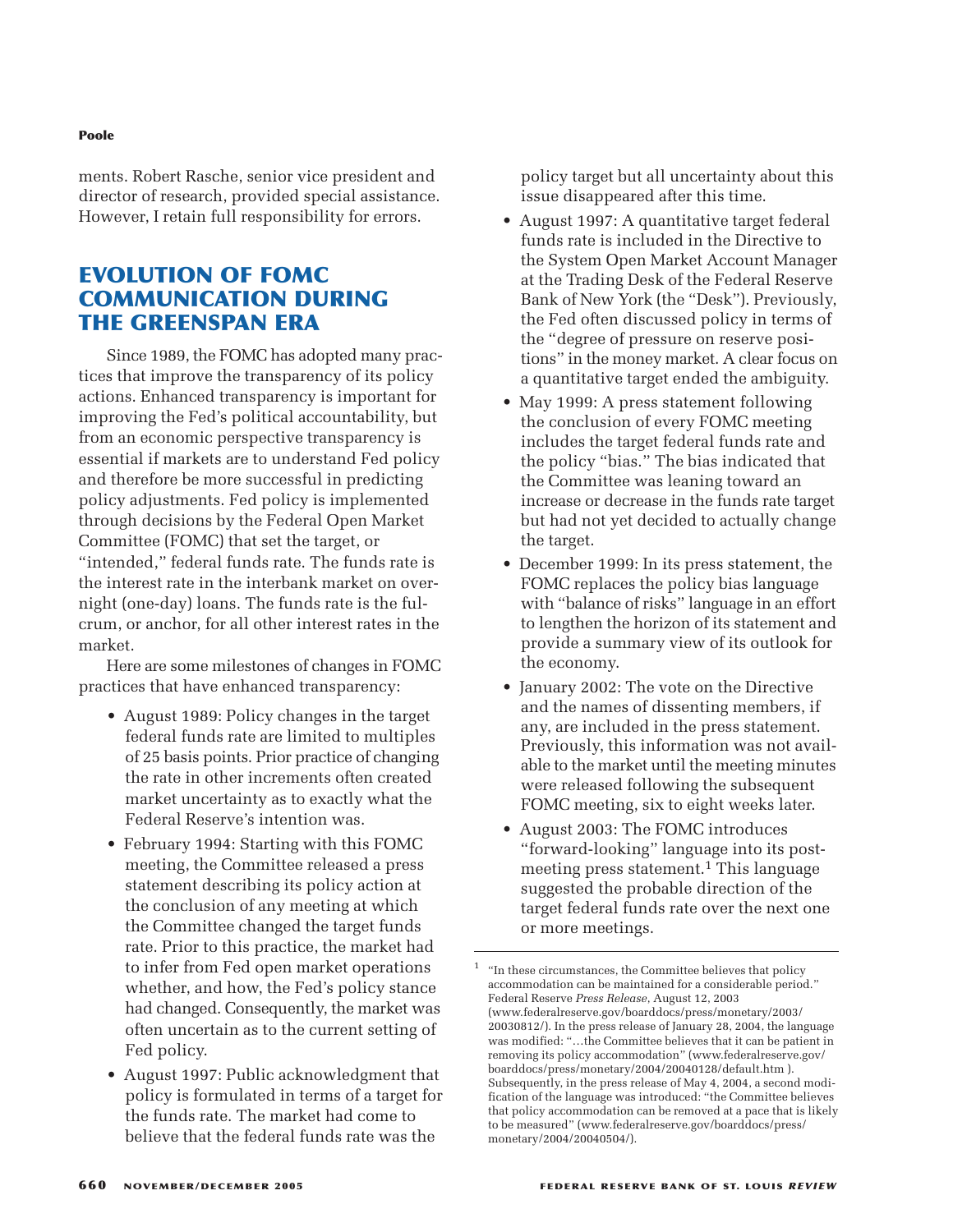• January 2005: Release of minutes of FOMC meeting advanced to three weeks after the meeting (and before the next scheduled FOMC meeting).

The purpose of these changes, which have gone a long way toward lifting the traditional veil of secrecy over monetary policy, is to increase transparency of policy, improve accountability, and provide better information to market participants about the future direction of policy. In several earlier speeches and papers written jointly with members of the St. Louis Fed Research Division, I examined how changes in Fed transparency have affected market behavior, especially after 1994. Today, I will review some of those findings and add new findings on market behavior over the past two years, when the most recent innovations were introduced.2

# **ARE MARKETS IN SYNCH WITH THE FOMC?**

On a number of occasions I have stressed my view of the importance of markets being "in synch" with the FOMC. Accumulating evidence has shown that, judging by the reaction of the federal funds futures market, market participants have been increasingly accurate in predicting FOMC policy actions as steps toward more transparency were implemented. The basic theme of this work is that the economy will function more efficiently if the markets and the Fed are interpreting incoming data the same way. If the Fed and the markets have the same view as to the policy implications of new information, then the market will be able to predict Fed policy adjustments accurately.

Those analyses were made prior to the introduction of "forward-looking" language in the post-FOMC meeting press releases, beginning in August 2003. An appropriate question is how the "forward-looking" language has affected market

perceptions of future FOMC policy actions. Figures 1 and 2 replicate and extend the corresponding figures from Poole and Rasche (2003; see footnote 2).

First, a little background. The federal funds market trades continuously during the day and the rate may fluctuate minute by minute. At the conclusion of each day, the Fed publishes the "effective" rate, which is the rate at which most transactions took place. Also trading continuously during the day, on the Chicago Board of Trade, are futures contracts in federal funds. The maturing futures contract is settled at the end of the month based on the average effective federal funds rate during the month. Thus, the federal funds futures market is a direct bet on the FOMC's target federal funds rate in the future. The number of contracts traded has changed over time, as has the level of trading activity in the market.

Over the course of a month, data become known and the market trading is based on that information plus expectations as to the federal funds rate during the remaining days of the month. There is also trading in the 1-month-ahead contract—for example, in October 2005, trading in a November 2005 contract. The Chicago Board of Trade lists additional contracts as far as a year or more out, but trading volume is trivial much beyond the 5-month-ahead contract. The distant contracts, because they tend to have thin volume, are not necessarily reliable measures of market expectations of the federal funds rate in the future. However, the 1-month-ahead contract is pretty active and provides an excellent measure of market expectations for that month. In my analysis, I will focus on the 1-month-ahead contract and certain other contracts, such as the 4-month-ahead contract—for example, in October 2005, the contract for February 2006.

Now look at Figure 1. The period covered starts when trading in federal funds futures commenced in October 1988. The data shown are daily changes (close-of-business to close-of-business) in the yield on the 1-month-ahead federal funds futures contract on days of scheduled FOMC meetings and days when the FOMC changed the target funds rate between regular meetings. The area shaded in gray, between plus and minus 5

<sup>2</sup> For a review of the effect of the earlier improvements in FOMC transparency see W. Poole and R. H. Rasche, "The Impact of Changes in FOMC Disclosure Practices on the Transparency of Monetary Policy: Are Markets and the FOMC Better 'Synched'?" Federal Reserve Bank of St. Louis *Review*, January/February 2003, *85*(1), pp. 1-9.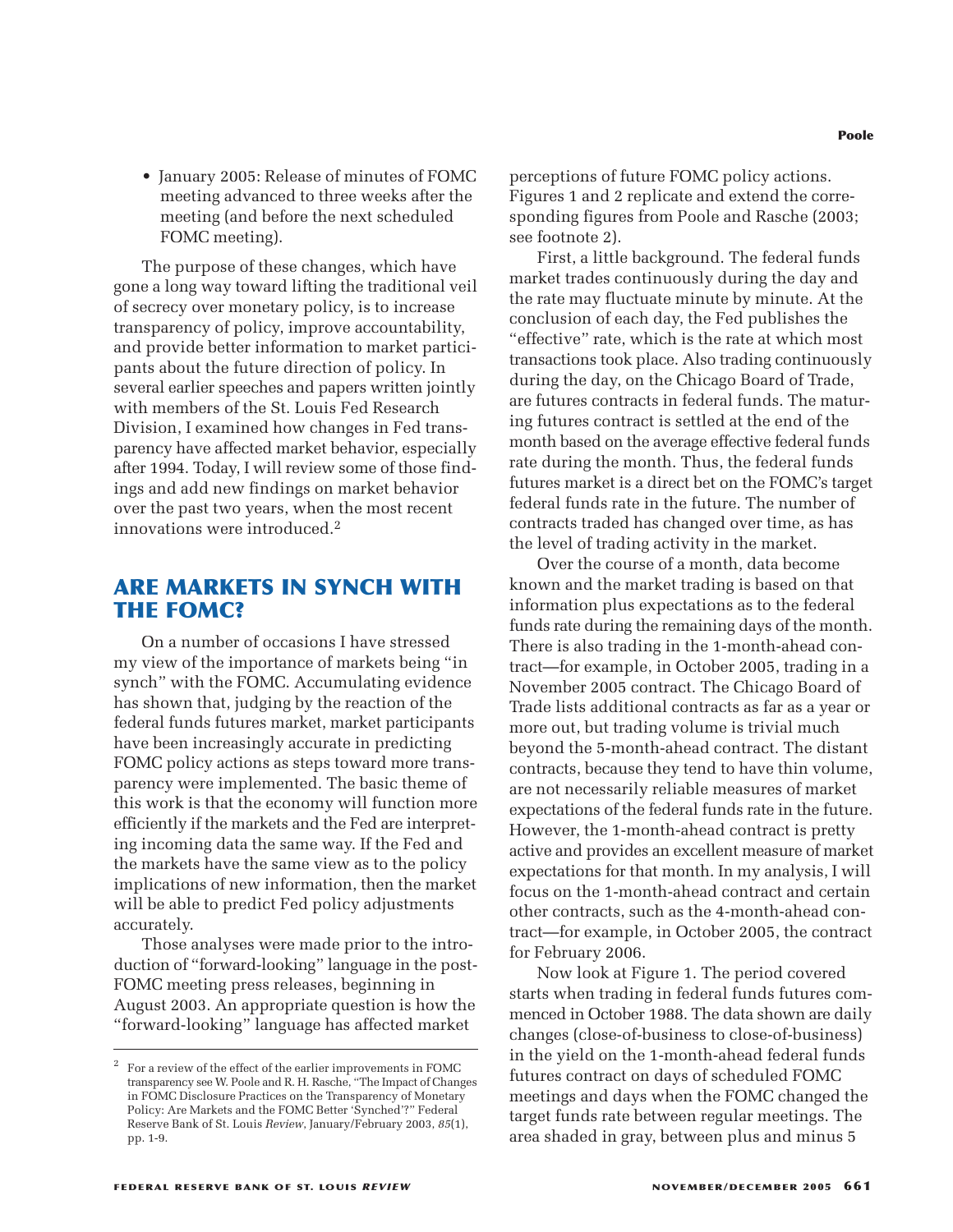**Poole**

## **Changes in Funds Futures Rate When FOMC Changed Target Funds Rate**



**NOTE:** □ 25-basis-point change, △ 50-basis-point change, ◇ 75-basis-point change, ○ change that market was not immediately **aware had occurred (Poole, Rasche, and Thornton, 2002).**

basis points, indicates a region that I have defined as insignificant "noise" in this market.

In Figure 1, the points plotted with a square show days on which the FOMC changed the target federal funds rate by 25 basis points. For example, the second dark blue square from the left shows that on that day the 1-month-ahead futures contract rose by about 0.12 percentage points, or 12 basis points. Thus, on that day, the market had predicted about half of the actual change of 25 basis points in the target funds rate. Looking farther to the right in Figure 1, you can see that most of the dark blue squares fall within the gray band. That means that on days of scheduled FOMC meetings, most of the time the market correctly predicted the Committee's action of changing the target funds rate by 25 basis points. Remember that the data show the market's trading the day of the FOMC meeting. The Committee's decision is not generally predicted accurately weeks or months in advance.

Also in Figure 1, points plotted with a dark blue triangle indicate days of scheduled meetings when the FOMC changed the target funds rate by 50 basis points. There is one point, November 15, 1994, plotted with a dark blue diamond, showing the single case in which the FOMC changed the target rate by 75 basis points. If you look carefully at the dark blue triangles, you can see that the futures market did a pretty good job of predicting changes of 50 basis points. The largest error, in 2002, was about –0.18, or 18 basis points. One way of interpreting that error is that the market was betting on a decline in the target rate of 25 basis points and putting some probability on a decline of 50 basis points. Looking at all the dark blue points, the market has done a pretty good job of predicting rate changes, especially after February 1994.

Now look at the light blue points in Figure 1. These show days on which the FOMC took policy actions between regularly scheduled meetings.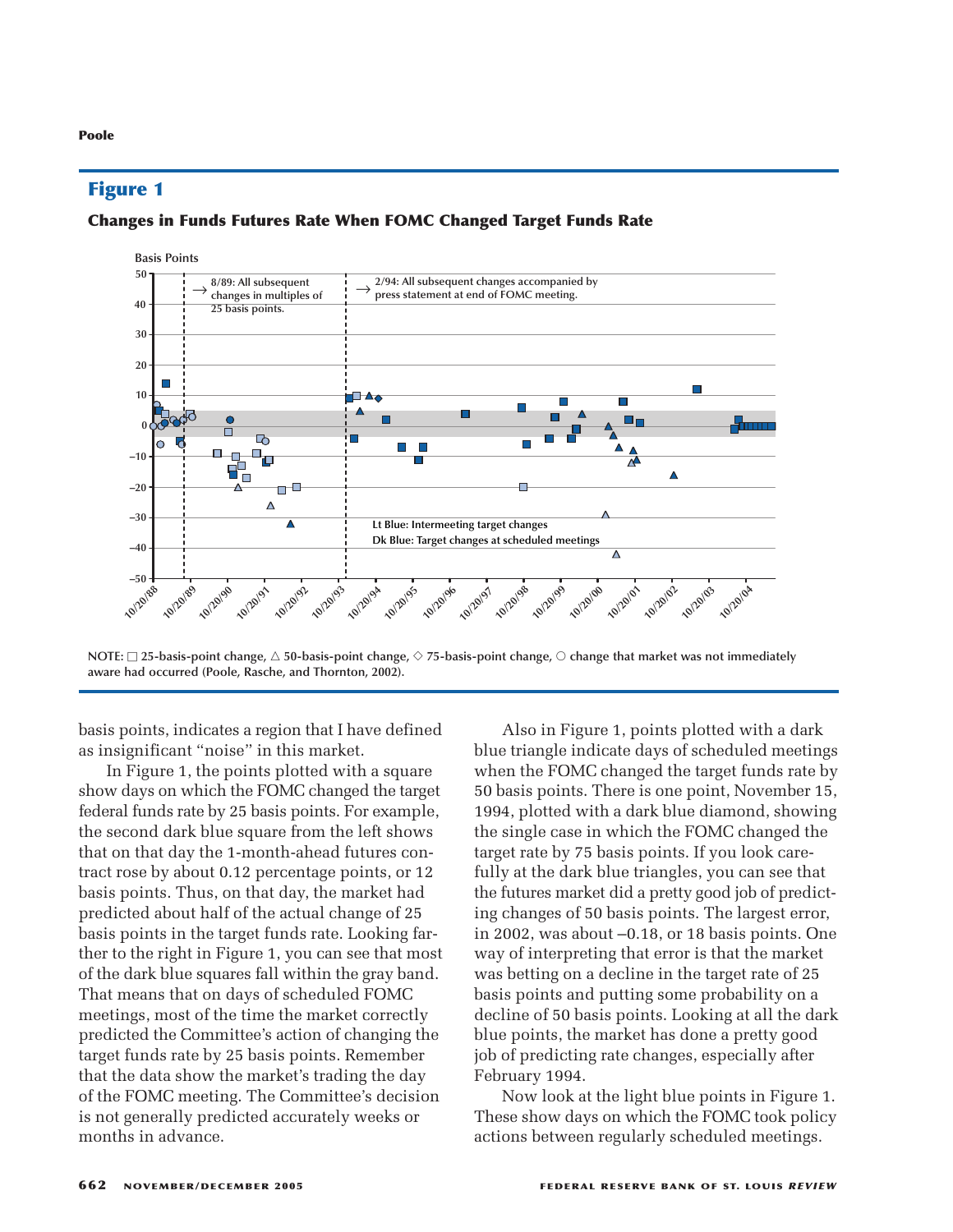**Changes in Funds Futures Rate on FOMC Meeting Dates With No Change to Target Funds Rate**



As with the dark blue points, squares indicate federal funds target changes of 25 basis points and triangles indicate changes of 50 basis points. Although there are few light blue points after February 1994, it is clear that FOMC policy actions on days other than scheduled meetings are not well predicted. That result is hardly surprising, given that such meetings are not announced in advance. The very existence of such a meeting, as well as the change in the target funds rate, necessarily takes the market by surprise.

Figure 2 shows days when the FOMC met and made a policy decision not to change the target federal funds rate. As can be seen in the figure, there were times before 1998 when the market put some probability on a rate change, and when the FOMC did not change the funds rate target that meant that the futures market adjusted to reflect that outcome. However, most of the time the points fall in the gray band, meaning that the futures market did not change by much because the market had correctly predicted that the FOMC would not change the target rate.

We can summarize these results as follows:

Particularly since February 1994, policy decisions taken at regularly scheduled FOMC meetings, whether or not they've involved a federal funds target change, have generated little if any news in the federal funds futures market. Such decisions have been well anticipated by market participants.

As you have been looking at Figures 1 and 2 you have probably wondered why the points at the end of the period, starting with August 2003, fall almost precisely on zero, indicating no error at all in predicting FOMC decisions. Starting with the statement issued after its meeting of August 12, 2003, the FOMC has included "forward-looking" language that has facilitated nearly perfect market forecasts of the FOMC decision at its next meeting. Initially, the language indicated that "policy accommodation can be maintained for a considerable period." That language suggested that the FOMC would not change the target funds rate at its next meeting. After the meeting of January 28, 2004, the language was modified to say that "the Committee believes that it can be patient in removing its policy accommodation." The market read that language as suggesting that the period of an

**Poole**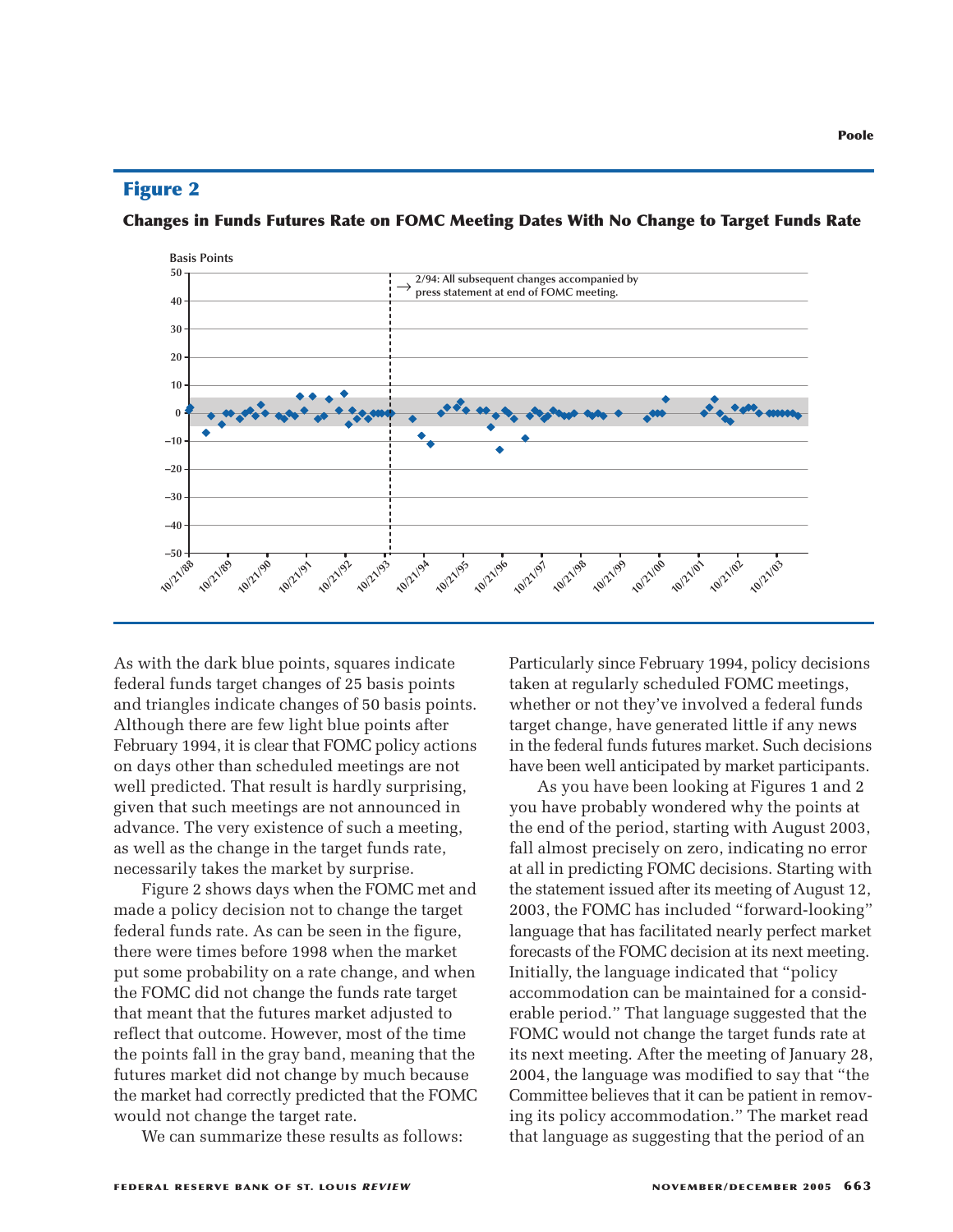#### **Changes in Funds Futures Rate When FOMC Changed Target Funds Rate**



unchanged target funds rate was coming to an end, but was not yet over.

Finally, the statement issued after its meeting of May 4, 2004, said that "the Committee believes that policy accommodation can be removed at a pace that is likely to be measured." That language then appeared in every statement through the most recent statement issued after the meeting on September 20, 2005. The market came to read the language as indicating that the FOMC would raise the target funds rate by 25 basis points at its following meeting. The FOMC in fact did so at every meeting through the most recent one, and the market prediction errors were negligible. In particular, none of the policy actions taken since the introduction of this language—that policy accommodation can be removed at a measured pace—has generated any large (greater than 5 basis points) change in the yield on the 1-monthahead funds futures contract on the day of the FOMC action. On each of these occasions the

futures market has made an almost perfect forecast of the 25-basis-point increase in the target funds rate.

Bob Rasche and I, in our earlier work, found that the futures market, although predicting FOMC decisions quite accurately a day in advance, usually did not predict accurately several months in advance. But now we have a new question to explore: If the content of the FOMC press releases since August 2003 is signaling the policy decision at the next FOMC meeting so clearly, how well are markets now predicting the more distant trajectory of the target federal funds rate?

Addressing this question is a bit more complicated than it might seem. The FOMC and market participants understand that monetary policy cannot be locked down long in advance because an unpredictable economic event might make a policy adjustment highly desirable. Since June 2004, the press release has clearly indicated that, while the Committee intends to proceed at a meas-

#### **Poole**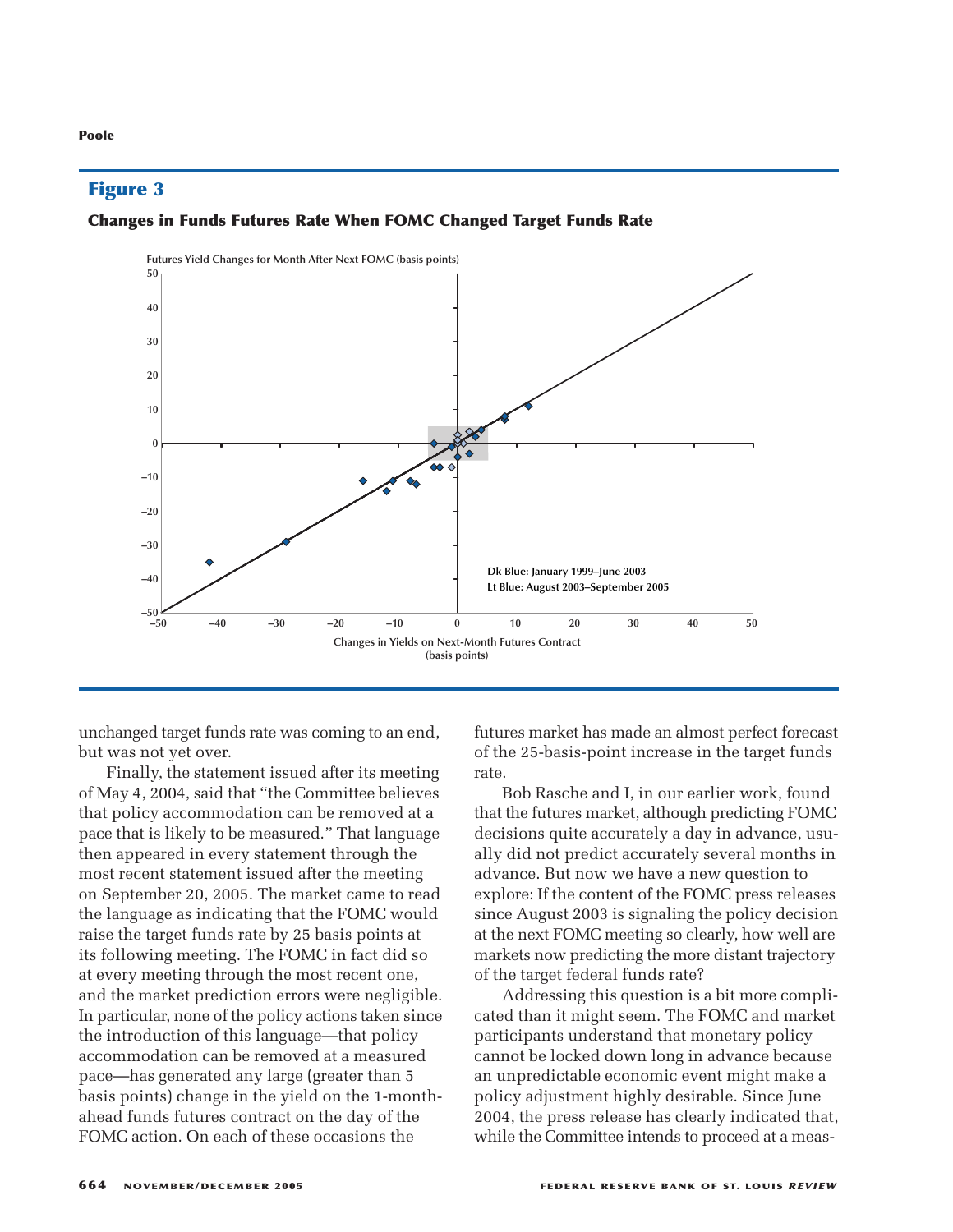ured pace, its intention is conditioned on future information about the state of the economy.<sup>3</sup>  $A$ second question concerns the information that is generating adjustments of market expectations.

On the vertical axis of Figure 3 are changes in the futures yield for the contract of the month subsequent to the next FOMC meeting. These changes are plotted on the date when an FOMC policy action was announced. Because there are eight scheduled meetings per year, sometimes there are meetings in adjacent months and sometimes not, which means that the futures contract studied is sometimes two months ahead and sometimes three months ahead. An example may help in understanding what data were used. In the case of the meeting on May 15, 2001, the market knew that there was a scheduled meeting on June 26-27, 2001. Thus, here we examined the change on May 15 in the July 2001 futures contract—the 2 month-ahead contract. However, the next scheduled meeting following the one on June 26-27, was on August 21; there was no meeting scheduled for July. Thus, the relevant change in the federal funds futures market on June 27 was for the September 2001 contract—the 3-month-ahead contract.

In Figure 3, on the horizontal axis are changes in the yield on the 1-month-ahead futures contract, and on the vertical axis are changes in the appropriate 2- or 3-month-ahead contract as just explained. The points plotted in dark blue are for the period from the beginning of 1999 through June 2003. During this period, yields on the two futures contracts essentially moved one-for-one as indicated by the tight scatter of the points around the 45-degree line. That is, if the 1-monthahead contract changed by 30 basis points, so also did the appropriate 2- or 3-month-ahead contract. The points plotted in light blue are from the succession of 25-basis-point moves during the period of the "measured pace" language. All but one of these points fall into the gray box that designates changes of less than 5 basis points in absolute

**Poole**

value. Hence the changes in the target funds rate during the measured pace regime have generally not been surprises, nor have they generated revisions to market expectations of the policy action at the immediate future FOMC meeting.

If we examine all the daily data, and not just data for days of FOMC meetings, from the beginning of July 2003 through mid-September 2005, there were only two days when the yield on the 1-month-ahead funds futures contract changed by 5 basis points or more. Those two days were June 15, 2004, and September 1, 2005. On the first of these days Chairman Greenspan testified at the hearings for his renomination as Chairman of the Board of Governors. On that day the July 2004 futures yield decreased by 5 basis points. On the other day, September 1, 2005, the October 2005 futures yield decreased by 6 basis points in the aftermath of Hurricane Katrina. Thus, since July 2003 there is simply not much information in the 1-month-ahead contract on how market expectations are reacting to news. This finding is in sharp contrast to earlier Poole-Rasche findings, which I do not have time to discuss in any detail here, that economic news such as employment reports often triggered significant changes in the 1-month-ahead futures contract.

However, over the past two years, the 4-monthahead futures contract is more informative. Between June 2003 and mid-September 2005 there were 24 occasions when the yield on this contract changed by 5 or more basis points. One was the occasion of the announcement of a 25 basis-point increase in the target funds rate on June 30, 2004. On that date the yield on the October 2004 funds futures contract decreased by 8 basis points. At first glance this market reaction might suggest some confusion about FOMC intentions.

In fact, two pieces of information became available with the FOMC press release on that day. First, the increase of 25 basis points in the target funds rate was the initial policy action under the forward-looking language of removing policy accommodation "at a pace that is likely to be measured." On the previous day, the October 2004 funds futures contract had closed at 1.90. Since there were only two scheduled FOMC meet-

<sup>3</sup> "Nonetheless, the Committee will respond to changes in economic prospects as needed to fulfill its obligation to maintain price stability." Federal Reserve *Press Release*, June 30, 2004 (www.federalreserve.gov/boarddocs/press/monetary/2004/ 20040630/default.htm).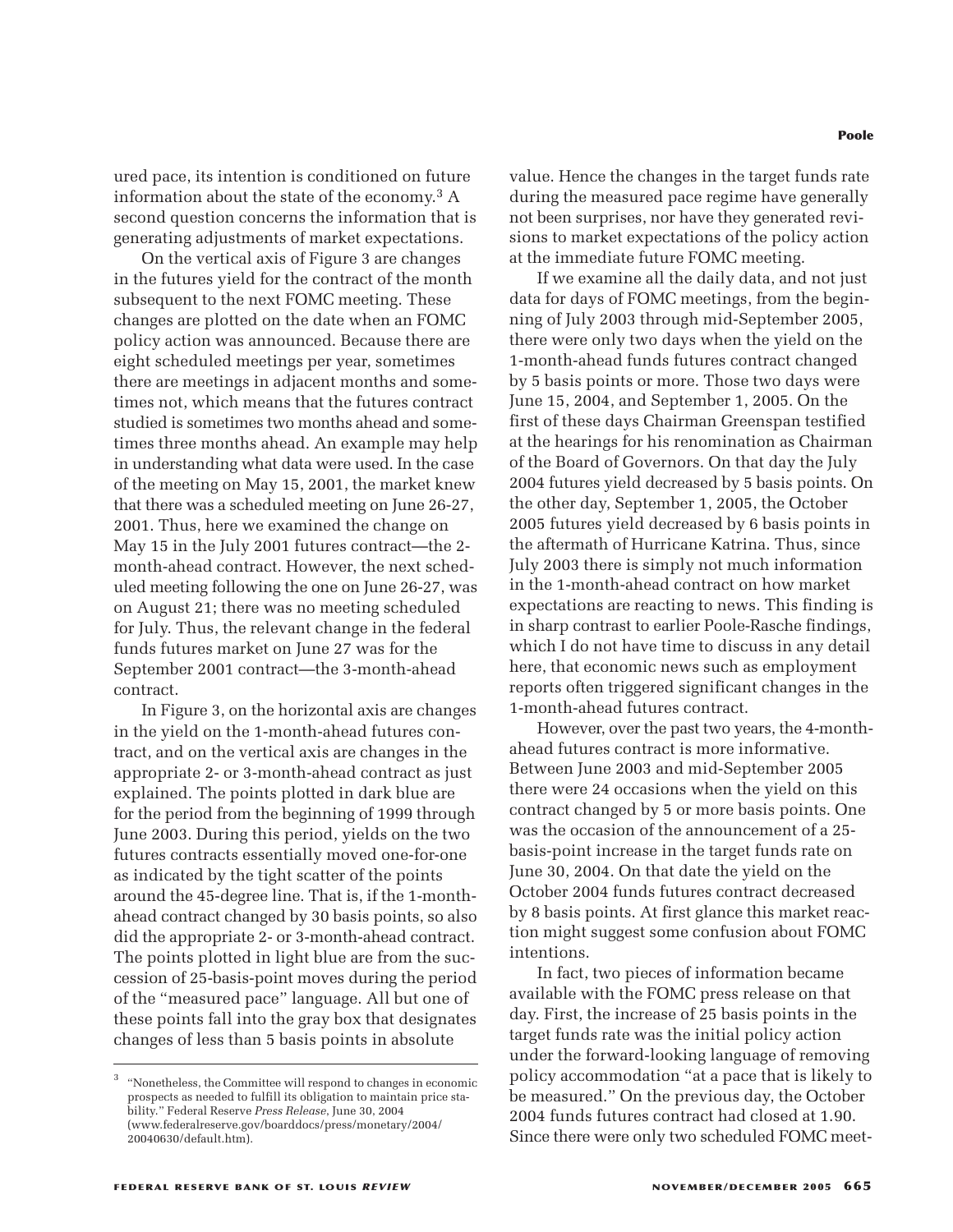#### **Poole**

ings during the July-October 2004 period, this yield implied a market expectation of a cumulative 75-basis-point move and roughly a 0.6 probability of an additional 25-basis-point move over three FOMC meetings in June through September. The August and September futures contract yields were quite consistent. The August contract yield implied a probability of about 0.4 of a 50-basispoint move at the August FOMC meeting conditional upon a 25-basis-point increase at the June meeting. The September contract yield implied a probability of about 0.5 of a 50-basis-point move at the September FOMC meeting conditional upon a 25-basis-point increase at both the June and August FOMC meetings.

The revelation of a 25-basis-point move at the June 2004 meeting solidified market impressions that "measured pace" meant a succession of 25 basis-point increases in the target funds rate. At the close of trading after the June 30 policy action, the October futures yield of 1.83 implied two additional increases of 25 basis points through September, but only about a 0.3 probability of a move larger than 50 basis points during that period. Consistently, after the announcement, the probability of a 50-basis-point move at the August FOMC meeting implied by the August contract fell to around 0.25. The probability of a 50-basis-point move at the September FOMC meeting implied by the September contract, conditional on a 25-basis-point move in August, also fell to around 0.25.

The other information that became available in the June 2004 press release was introduction of the qualification to the measured pace language that "the Committee will respond to changes in economic prospects as needed to fulfill its obligation to maintain price stability." On July 2, 2004, the initial estimate of payroll employment growth for June 2004 was only 112,000 new jobs, compared with survey predictions on the order of 250,000. After this news, a second large downward adjustment to the October futures yield occurred, reducing the expectation of any policy action in excess of 25 basis points at either of the next two FOMC meetings to zero. The yields on the August and September contracts also implied approximately zero probability of anything other than

25-basis-point moves at the two forthcoming FOMC meetings.

Of the remaining 23 "large changes" since June 2003, 12 (52 percent) occurred on days when the employment data were released. Three "large changes" occurred in the immediate aftermath of Hurricane Katrina (August 30–September 1, 2005.) Eight changes occurred on days when economic data were released, but in none of these cases were there multiple releases of any single statistical series.<sup>4</sup> Hence, since the introduction of "forwardlooking" language, market expectations appear to have reacted systematically only to employment data.

Are the observed market reactions suggestive that markets expect a systematic reaction by the FOMC to employment data? Economic theory and ample empirical investigation in many markets indicate that the appropriate concept is the employment surprise, measured by the difference between the initial estimate of the change in payroll employment and survey predictions of the employment change. Figure 4 presents a scatter plot of changes in the yield on the 4-month-ahead futures contract and employment surprises. The 12 points plotted in light blue indicate the futures market reaction to the employment prediction errors. Since I consider only "large changes" in the futures yield, there are no observations in the gray shaded area of 5 basis points.

With one exception, all of the light blue points fall in the first and third quadrants of the graph and are roughly consistent with a linear relationship between the changes in the futures yield and the employment survey prediction error. Apparently, market expectations of the future level of the funds rate since the FOMC introduced "forward-looking" language into the press release are adjusted in the same direction as the employment surprise. This finding is consistent with an understanding that the short-run strategy of the FOMC involves adjustments in the future path of the target funds rate when incoming data suggest that the risks to employment growth have changed.

The releases that occurred on these eight dates were wholesale inventories (9-Jun-04), retail sales (14-Jun-04), CPI (15-Jun-04), personal income (28-Jun-04), industrial production (15-Apr-05), leading indicators (21-Apr-05), ISM (6-Sep-05), and productivity (7-Sep-05).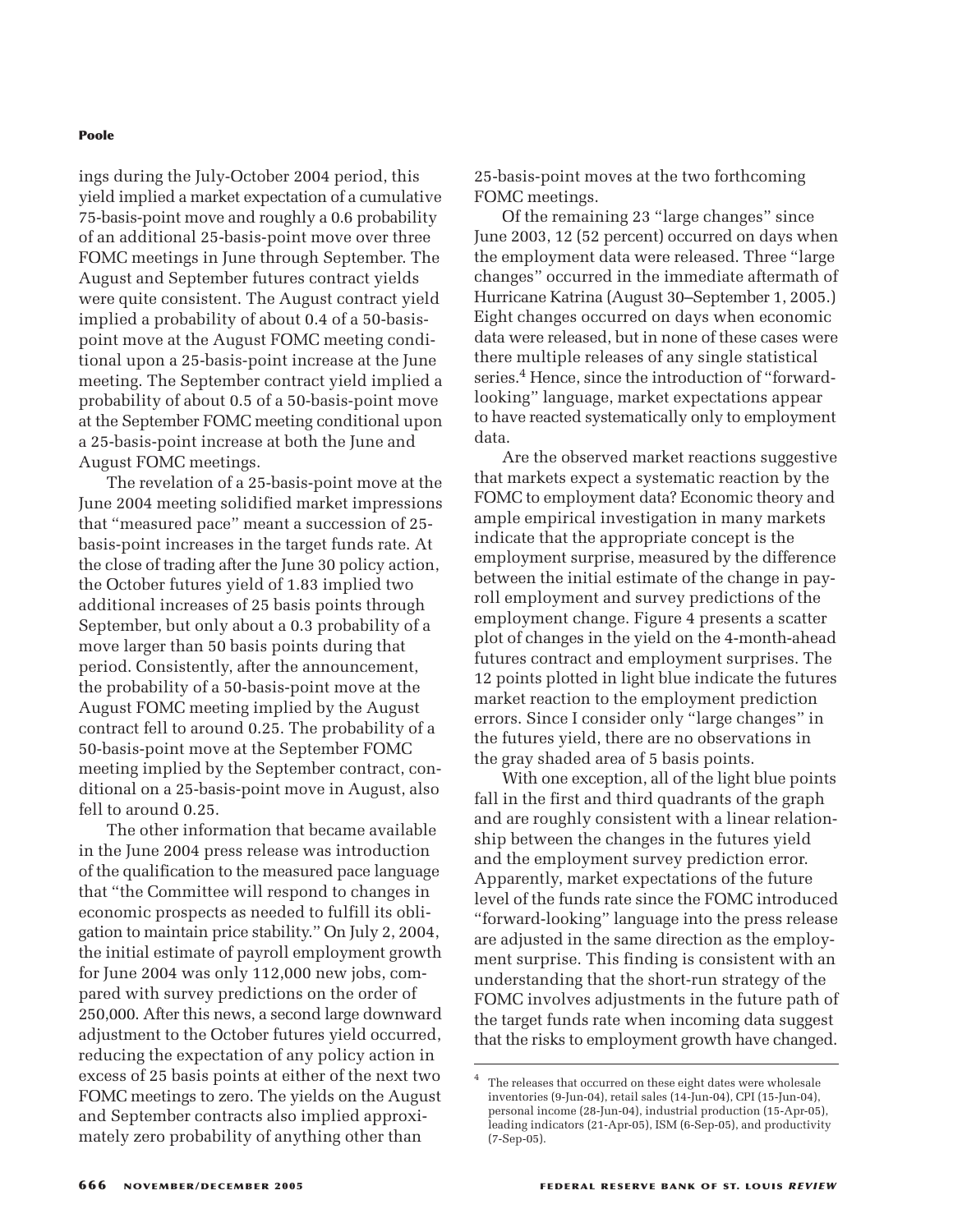



The points plotted in dark blue in Figure 4 indicate "large changes" in the 4-month-ahead fund futures rate on days that the payroll employment data were released between January 1999 and the introduction of "forward-looking" language in August 2003. There are 19 such events of a total of 131 "large change" events during this period (15 percent). Again almost all of the points lie in the first and third quadrants of the graph. Also, there does not appear to be any systematic difference between the scatters of points before and after mid-2003. Thus, at the horizon of the 4-month-ahead futures contract, the adjustment of market expectations to news about payroll employment does not appear to have been systematically influenced by the introduction of "forward-looking" language in the press release.

To complete the analysis, it is necessary to examine the nature of market reactions to employment surprises on those dates when the release of the employment statistics was not accompanied by large changes in the yield on the 4-month-ahead funds futures contract. These data are shown in

Figure 5. As before, the points in light blue are for the period since the introduction of "forwardlooking" language in August 2003. The points in dark blue are from January 1999 through mid-2003. In contrast to Figure 3, the difference between the data from the past two years and the earlier period is startling. In the recent period, all of the small changes in the futures yield occurred when the employment forecast was highly accurate. Hence, during this period there is a clear distinction in the response of the futures yield to the employment data: When there are large employment surprises the futures rate adjusts; when there are no surprises (or very small surprises) there is little movement in the futures yield. However, in the period from 1999 through mid-2003 there were many occasions when employment surprises did not generate any appreciable reaction in the funds futures yield.

My conclusion from these observations is that market sentiment has coalesced around the view that news about employment growth is a significant influence on the path of the target funds rate in the foreseeable future.